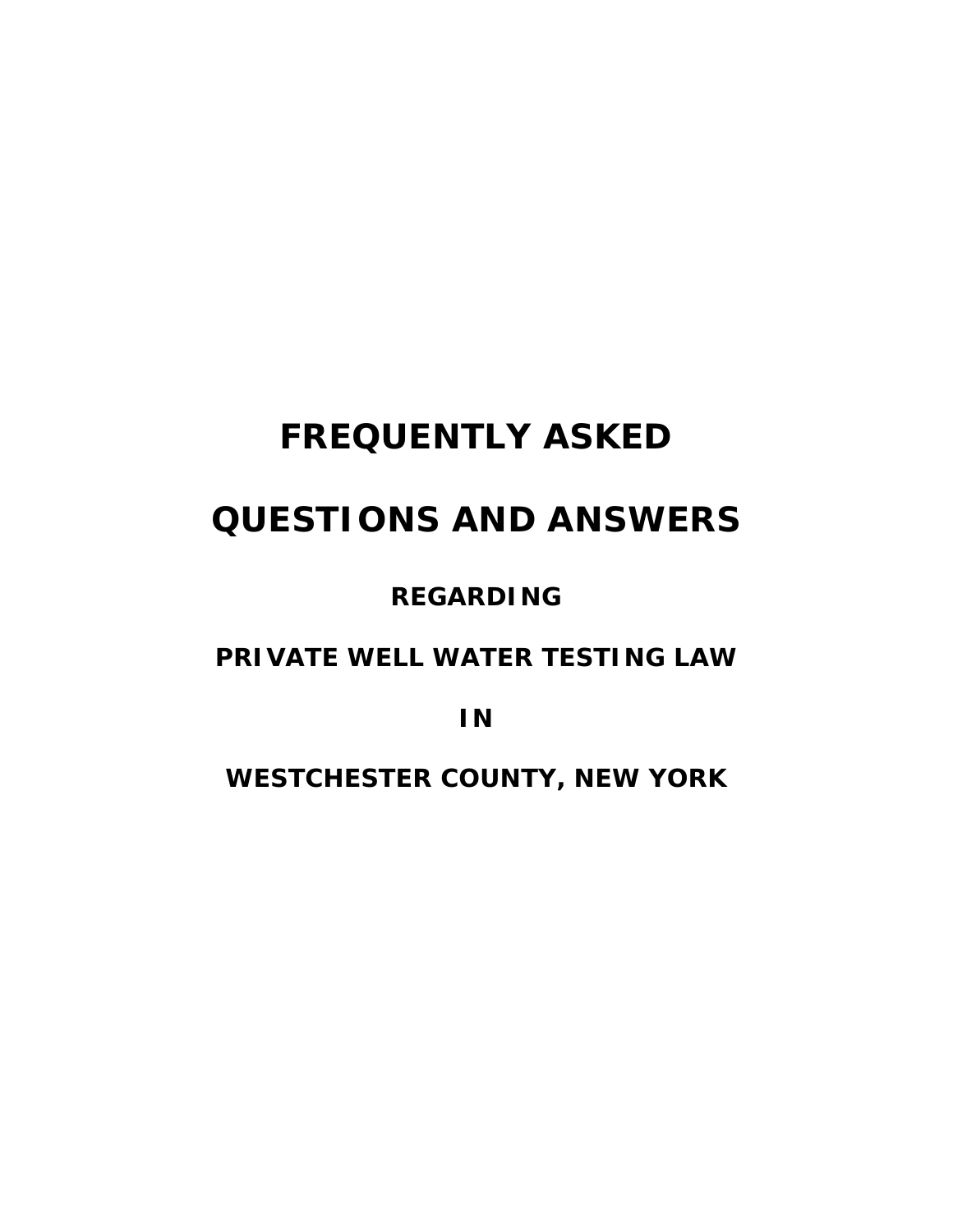#### **Applicability & General Requirements**

- **1.** What does the Private Well-Water Testing Law, Westchester County Local Law 7 of 2007, Laws of Westchester County § 707.01 et seq. (PWTL) require?
- **2.** What types of properties are subject to the testing requirement?
- **3.** When in the real-estate sales process does testing have to happen? When the contract is signed? What about rentals? What about new wells or wells that have not been in use?
- **4.** When do the testing requirements take effect?
- **5.** How much will the testing cost? Who pays for the testing?
- **6.** What will happen if the testing is not done? Will the property sale be void?
- **7.** My property has public water for drinking, and also an on-site well used only for other purposes such as lawn watering. Does that well have to be tested?
- **8.** Does the testing requirement apply to drinking water wells at newly constructed residences?
- **9.** What contaminants must the well water be tested for?
- **10.** What is the difference between a primary and secondary contaminant?
- **11.** Are there additional regulations that apply to the Private Well-Water Testing Law?
- **12.** Where can I find a copy of the Law and the Westchester County Heath Department Rules & Regulations For Private Well water Testing?
- **13.** If testing reveals that the well water system does not meet drinking water quality standards for one or more of the contaminants tested, does treatment have to be installed?
- **14.** If treatment is currently installed, does my well still need to be tested?
- **15.** If treatment is currently installed, is this treatment acceptable when water testing does not meet drinking water quality standards for one or more primary contaminants?

**Q1**: What does the Private Well-Water Testing Law, Westchester County Local Law 7 of 2007, Laws of Westchester County § 707.01 et seq. (PWTL) require?

**A1**: The Law applies to properties served by private wells used for drinking water, and requires that private well water systems be tested for primary and secondary contaminants upon the sale of any real property, and for leased real property by November 19, 2008 (or within twelve (12) months from the date that any real property becomes subject to a leasehold if a lessor begins leasing the real property after the law's effective date (i.e., November 19, 2007)) and at least once every five (5) years thereafter. The Law also requires that all new private wells, prior to first use, and all private wells not in use as a potable water supply for a period of five (5) years must be tested. The results of the water test must be delivered to both the buyer and seller, or in the case of a leased property, to the lessee(s). The law contains provisions on the rights and responsibilities of parties whenever testing reveals that the well water system does not meet drinking water quality standards for one or more of the contaminants tested , and sets forth the procedural requirements placed on the parties to remediate or correct the condition to establish safe levels of contaminants. The Law does not apply to a property served by a regulated Public Water Supply where the potable water supply system either serves five or more properties or regularly serves an average of twenty-five (25) or more individuals daily for at least sixty (60) days out of the year.

**Q2**: What types of properties are subject to the testing requirement?

**A2**: The Law covers SALES and LEASES of properties served by private wells, as well as properties with NEW wells or wells that have not been in use for a period of five years. The law does not apply to gifts of real property nor to transfers of property that occur by operation of law. The law also does not apply to real property served by a public water system.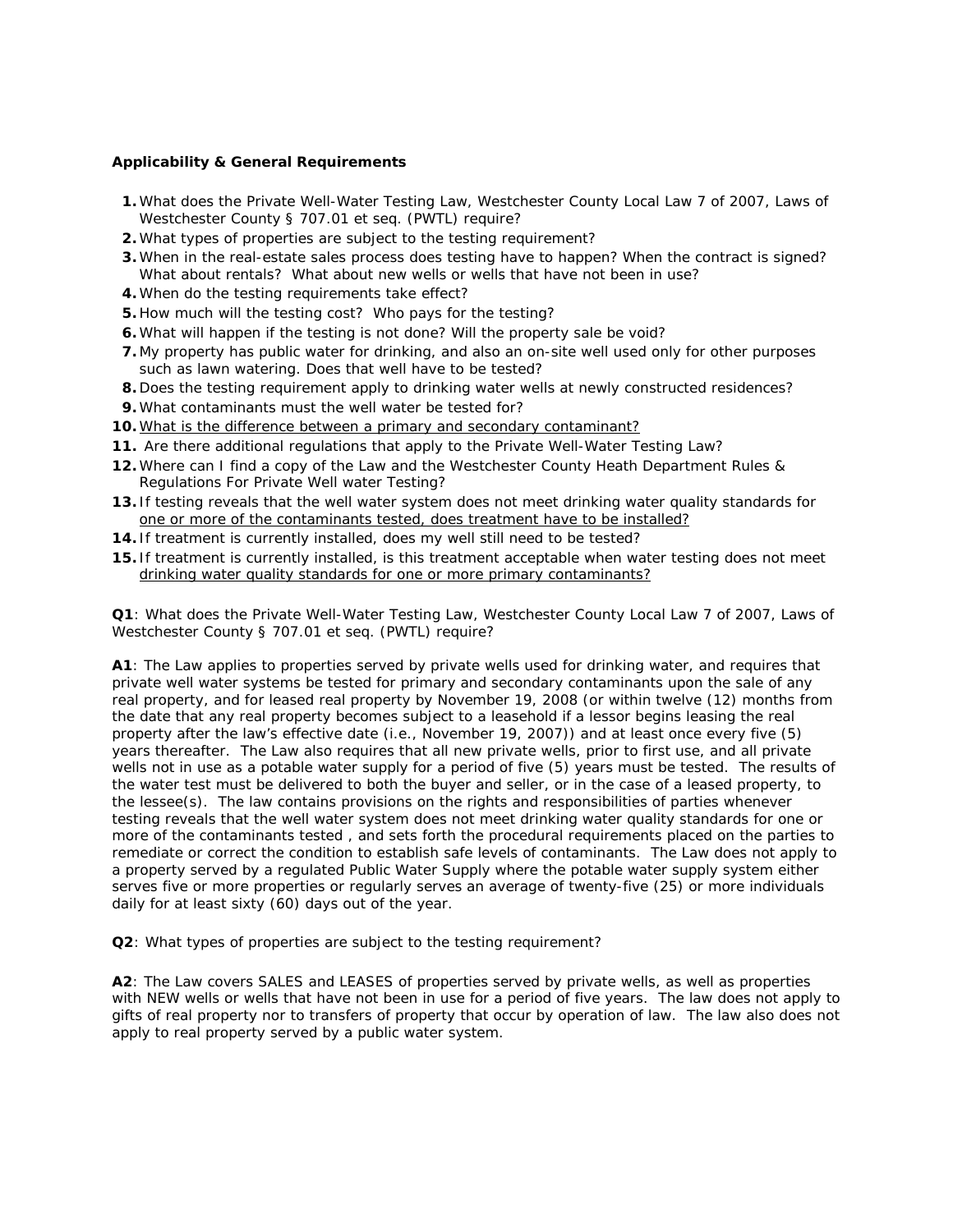**Q3**: When in the real-estate sales process does testing have to happen? When the contract is signed? What about rentals? What about new wells or wells not in use?

**A3**: The Law requires the following:

- Upon the signing of a **contract of sale** for a property subject to the Law, the seller must cause a water test to be conducted in the manner provided, and for at least the contaminants required, by the Law.
- The lessor of real property served by a private well must test the well water: (1) by November 19, 2008; or (2) within twelve (12) months from the date that any real property becomes subject to a leasehold if a lessor begins leasing the real property after the law's effective date  $(i.e., November 19, 2007))$ ; and  $(3)$  at least once every five  $(5)$  years after the dates established in (1) or (2) above Results must be provided to current lessees within (5) days of receipt of water test results. Every time a rental property subject to the Law is **leased**, a written copy of the most recent test results must be given to the lessee.
- All **new** wells, prior to first use must have the well water tested prior to use. All wells not in use for a period of five (5) years are treated as new well and must be tested prior to use.

#### **Q4**: When do the testing requirements take effect?

**A4**: The effective date of the Law is Monday, November 19, 2007. Accordingly, on and after that date, all sales of property served by private wells, all new wells and wells that have not been in use for a period of five (5) years are subject to the Private Well-Water Testing Law and are required to meet the testing requirements. Testing is not required for real estate transactions that were already under contract before the statute went into effect (November 19, 2007). The testing requirement for leased properties must be completed by: (1) November 19, 2008; or (2) within twelve (12) months from the date that any real property becomes subject to a leasehold if a lessor begins leasing the real property after the law's effective date (i.e., November 19, 2007)); and (3) at least once every five (5) years after the dates established in (1) or (2) above.

While testing is not required under the law for real estate transactions under contract prior to November 19, 2007, the County Department of Health recommends that well water be tested in connection with the real estate sale. This testing provides important water quality information that people and their families should know.

**Q5**: How much will the testing cost? Who pays for the testing?

**A5**: Laboratories testing rates vary, depending on how hard it is to collect the sample, the location of the property in relation to the lab, and other factors. The DOH estimates that the average price will be between \$400 and \$450. In the case of the sale of real property, the seller is required to arrange and pay for the cost of water testing. In the case of leased property, the lessor must obtain and pay for the testing and provide the results to the tenant.

**Q6**: What will happen if the testing is not done? Will the property sale be void?

**A6**: Testing of your well water is important to your family's health. If testing is not done, you and your family may face a health risk and not know it. While the property sale may not be void, offenders may be subject to enforcement action by the County Department of Health.

**Q7**: My property has public water supply for drinking, and also an on-site well used only for other purposes such as lawn watering. Does that well have to be tested?

**A7**: No. Only drinking water wells are subject to the law.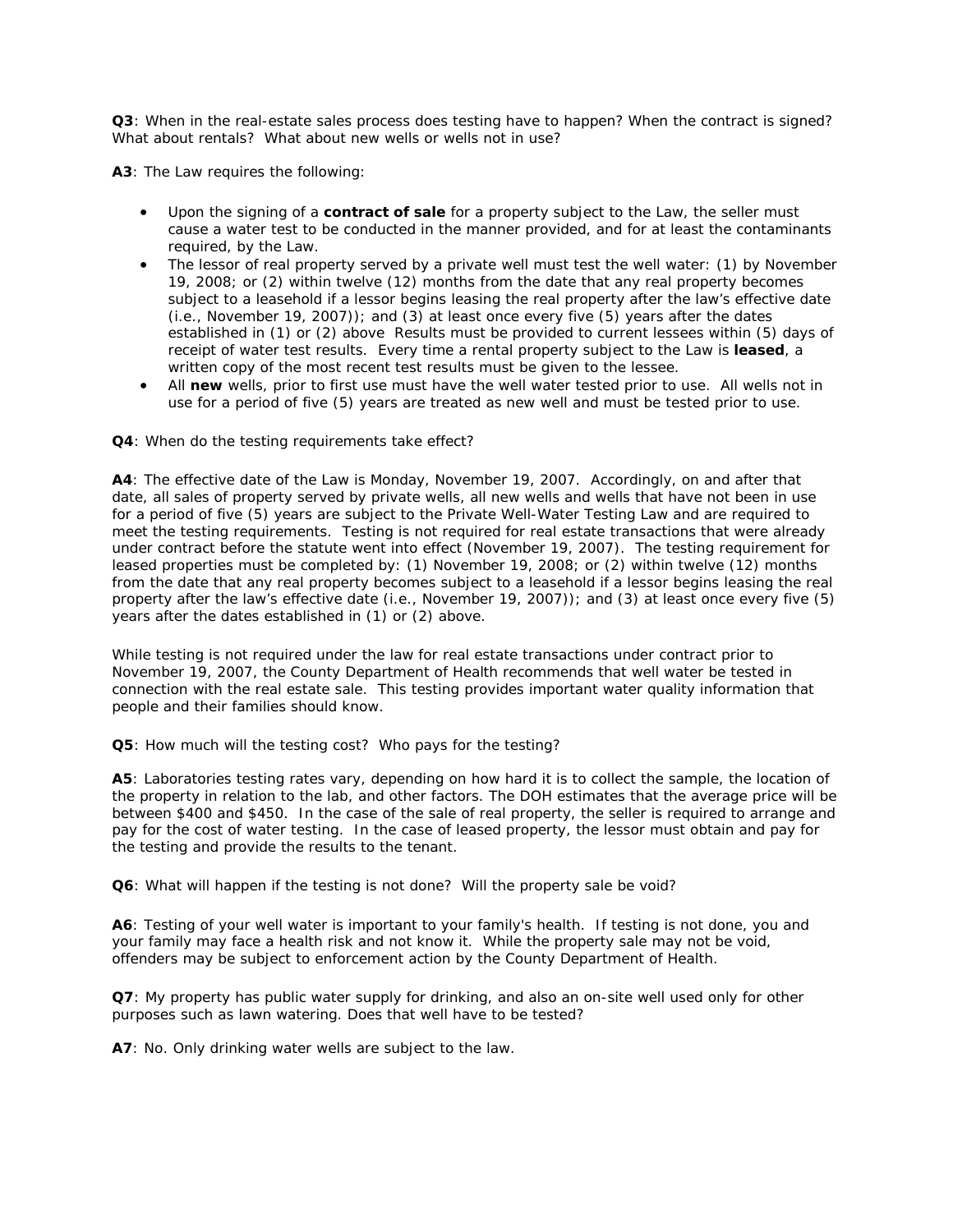**Q8**: Does the testing requirement apply to newly constructed residences?

**A8**: Yes, the law applies to any drinking water well if the well is newly constructed and to any drinking water well at existing residences if the property is being sold or leased.

**Q9**: What contaminants must the well water be tested for?

**A9**: All wells must be tested for the following primary contaminants: total coliform bacteria; nitrate, arsenic, lead, all primary organic contaminants (POCs) including in Part 5 of the New York State Sanitary Code, vinyl chloride; and methyl-tertiary-butyl-ether (MTBE); and the following secondary contaminants: pH, iron, manganese, sodium and chloride. If sample tests positive for total coliform bacteria, a test must also be conducted for either fecal coliform or Eschericia coli (e-coli). Appendix A of the Westchester County Health Department Rules & Regulations contains a table showing all contaminants that must be tested with their corresponding Maximum Contaminant Level (MCL), sources in drinking water, health effects, and recommended treatment.

**Q10**: What is the difference between a primary and secondary contaminant?

**A10**: A primary parameter or contaminant is a term that describes the maximum contaminant level set by the New York State Department of Health for contaminants such as bacteria, nitrate and arsenic. Primary contaminants impact sanitary water quality. Wells that fail the primary contaminant tests pose a health risk. A secondary parameter or contaminant generally refers to contaminants related to aesthetic water quality, such as iron, chlorides, and manganese, and also include sodium and pH.

**Q11**: Are there additional regulations that apply to the Private Well-Water Testing Law?

**A11**: The Law requires that the Westchester County Department of Health promulgate Rules & Regulations to supplement the Law which may be found at www.westchestergov.com/health

**Q12**: Where can I find a copy of the Law and the Westchester County Heath Department Rules & Regulations For Private Well water Testing?

**A12**: Both the Law and the Rules & Regulations may be found at the Westchester County Department of Health website www.westchestergov.com/health.

**Q13**: If testing reveals that the well water system does not meet drinking water quality standards for one or more of the contaminants tested, does treatment have to be installed?

**A13**: Treatment must be installed only when one or more primary contaminants do not meet drinking water quality standards following any other remedial actions taken. If there are only secondary contaminants that do not meet drinking water quality standards then treatment is not required. Section 3.0 of the Westchester County Health Department Rules & Regulations provides details on required remediation and treatment.

**Q14**: If treatment is currently installed, does my well still need to be tested?

**A14**: Yes.

**Q15**: If treatment is currently installed, is this treatment acceptable when water testing does not meet drinking water quality standards for one or more primary contaminants?

**A15**: Maybe. Appropriate remediation and treatment measures are summarized in Section 3 and Appendix A of the Westchester County Health Department Rules & Regulations.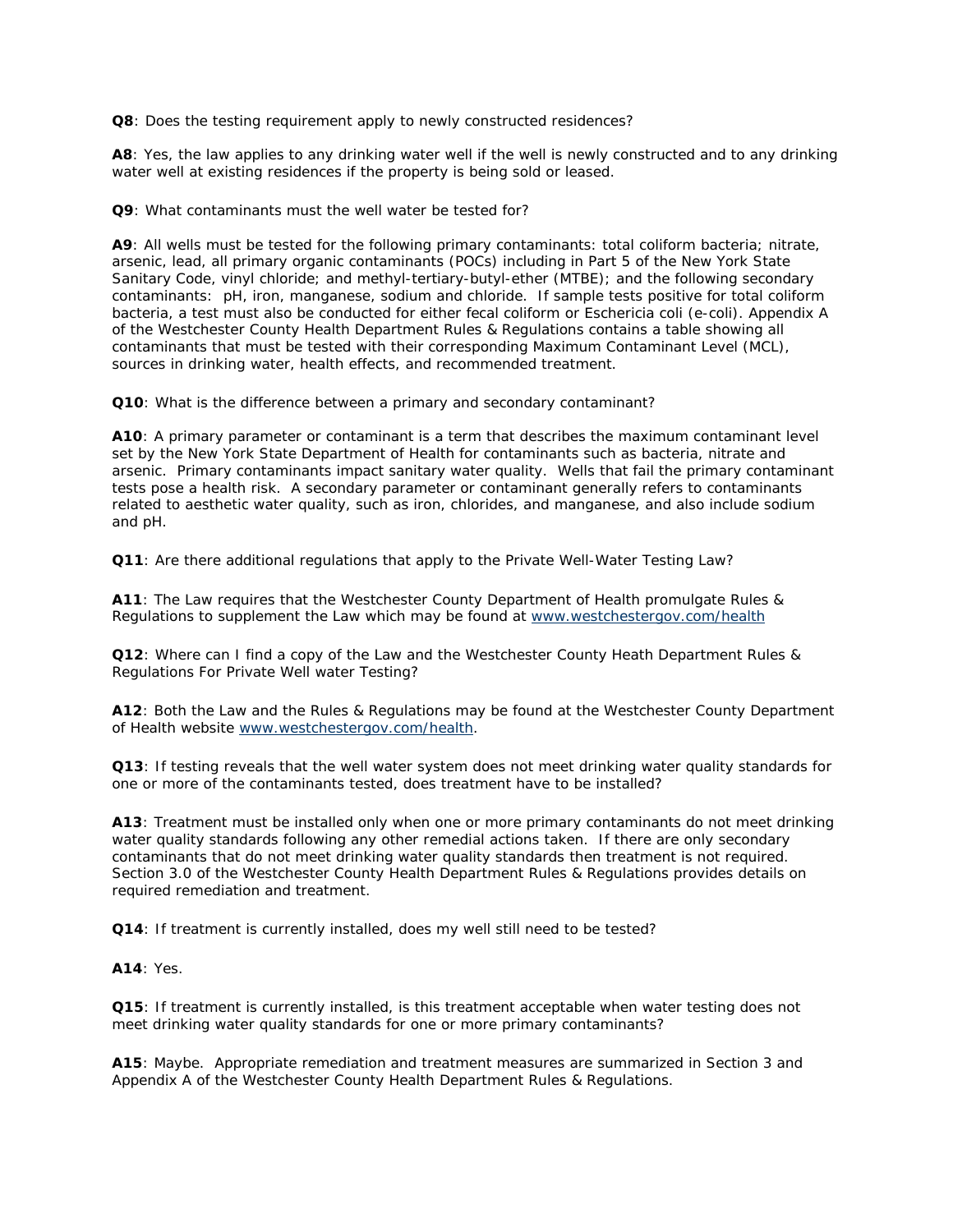#### **Collection & Analysis of Samples**

- **1.** Who must collect the sample? May I do it myself?
- **2.** May a real estate agent collect water samples for analysis?
- **3.** Where can I find a list of certified laboratories ?
- **4.** Where in my house should the water sample be collected? What if I have a water softener or other treatment unit installed? Is the collection location the same for lead analysis?
- **5.** For lead analysis, what is the difference between a first draw sample and a flushed water sample?
- **6.** Previously, I had water testing done for other reasons. May I use those test results to comply with the PWTL? For example, may I use test results from four months ago?
- **7.** Can more than one laboratory be used for the testing?
- **8.** May I test my well for additional parameters not required in the PWTL or its rules and regulations?
- **9.** Who pays for the sampling and testing?

**Q1**: Who must collect the sample? May I do it myself?

**A1**: The sample must be collected by either an employee of a laboratory certified by the New York State Department of Health to test for drinking water contaminants; or by an authorized representative of such a laboratory. See the PWTL which may be found at the Westchester County Department of Health website www.westchestergov.com/health for definitions of "certified laboratory" and "authorized representative."

**Q2**: May a real estate agent collect water samples for analysis?

**A2:** Unless the real estate agent is an employee or authorized representative of a "certified laboratory," as defined in the Law, the real estate agent may **NOT** collect samples for well water testing.

**Q3**: Where can I find a list of certified laboratories?

**A3**: The list of certified laboratories registered with the Westchester County Health Department to conduct water tests pursuant to the Law may be found at the Westchester County Department of Health website www.westchestergov.com/health

**Q4**: Where in my house should the water sample be collected? What if I have a water softener or other treatment unit installed? Is the collection location the same for lead analysis?

**A4**: The water sample must be collected on untreated water. If the plumbing in the house or building has a water softener, water filter, or other treatment unit installed, the water treatment system must be disconnected or otherwise disabled prior to the collection of the water sample or the sample must be collected before the water goes through the treatment system. If there is no treatment unit installed, the water may be taken from any cold water, non-aerated spigot or tap that draws from, or feeds water to, the potable water system of the property. In the case of a new well construction and installation where there is no spigot or tap on the property, the sample may be collected directly at the wellhead (raw water sample). For lead analysis, two water samples must be collected: a first draw tap sample and a flushed water sample.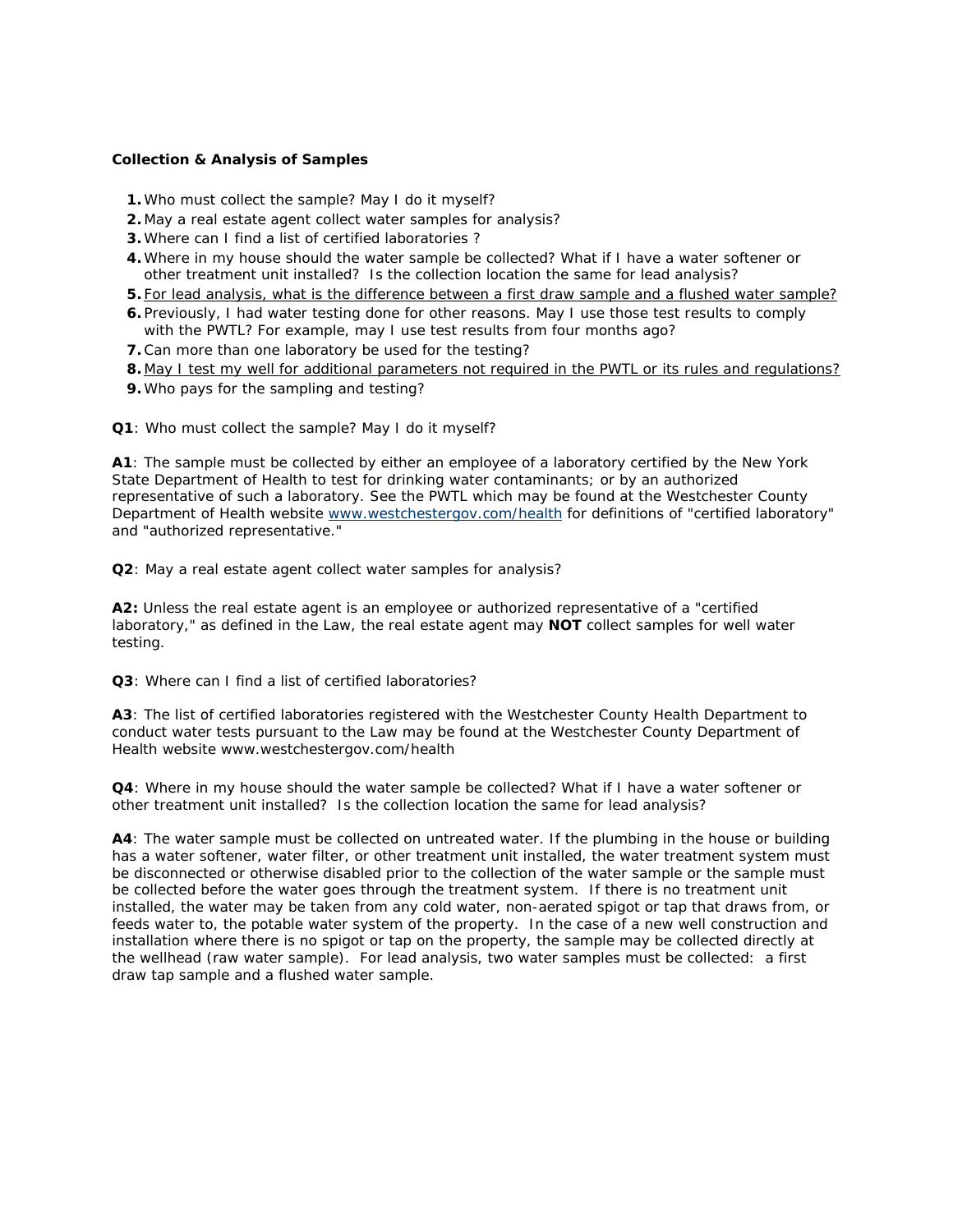**Q5**: For lead analysis, what is the difference between a first draw sample and a flushed water sample?

**A5:** Under the Law, a "first draw tap sample" means, for the purposes of lead analysis, a one liter sample of water collected from a cold water tap after the water has stood in the plumbing system for at least six hours and is collected without flushing the tap. A "flushed water sample" means water that has been taken from a cold water tap after the water has been allowed to flush through the plumbing system and the tap for at least two minutes or until the water changes to a cold temperature, whichever is later.

**Q6**: Previously, I had water testing done for other reasons. May I use those test results to comply with the Law? For example, may I use test results from four months ago?

**A6**: If the sample was collected and tested in accordance with all the requirements of the Law and the Rules and Regulations promulgated thereunder, the test results may be used to comply with the Law for one year after the sample was collected, except for the coliform results, which may be used for six months after sample collection. Of course, if a new well were installed, the test results from the old well could not be used.

**Q7**: Can more than one laboratory be used for the testing?

**A7**: Yes, as long as all the laboratories are certified by the New York State Department of Health for the analysis of the particular parameters the laboratories are analyzing. It is important to note that the party collecting the sample must be an employee or authorized representative of a certified laboratory registered with the Westchester County Health Department to conduct water tests pursuant to the Law. The list of certified laboratories registered with the Westchester County Health Department to conduct water tests pursuant to the Law may be found at the Westchester County Department of Health website www.westchestergov.com/health However, the Law requires that one lab coordinate and submit all the test results electronically to the Westchester County Health Department.

**Q8**: May I test my well for additional parameters not required in the Law or the Rules and Regulations?

**A8**: Yes. The Law and the Rules & Regulations set minimum parameters. Anyone is free to test for more contaminants. If you choose to have additional tests, the Westchester County Health Department recommends using a laboratory certified by the New York State Department of Health for the analysis of that parameter in drinking water. Results of other parameters tested, that are not required to be tested under the Law or the Rules and Regulations, shall not be reported by the Certified Laboratory to the Department. However, the public is advised to contact the Department should there be any questions regarding the results of other parameters tested.

**Q9**: Who pays for the testing?

**A9**: When there is a sale of property, the costs for testing for the parameters set forth in the law are borne by the seller. Where the parties to a sale of property test for additional contaminants not included in the Law, the costs for those additional parameters are negotiated between the buyer and the seller. When property is leased, the lessor must obtain and pay for the testing and provide the results to the tenant.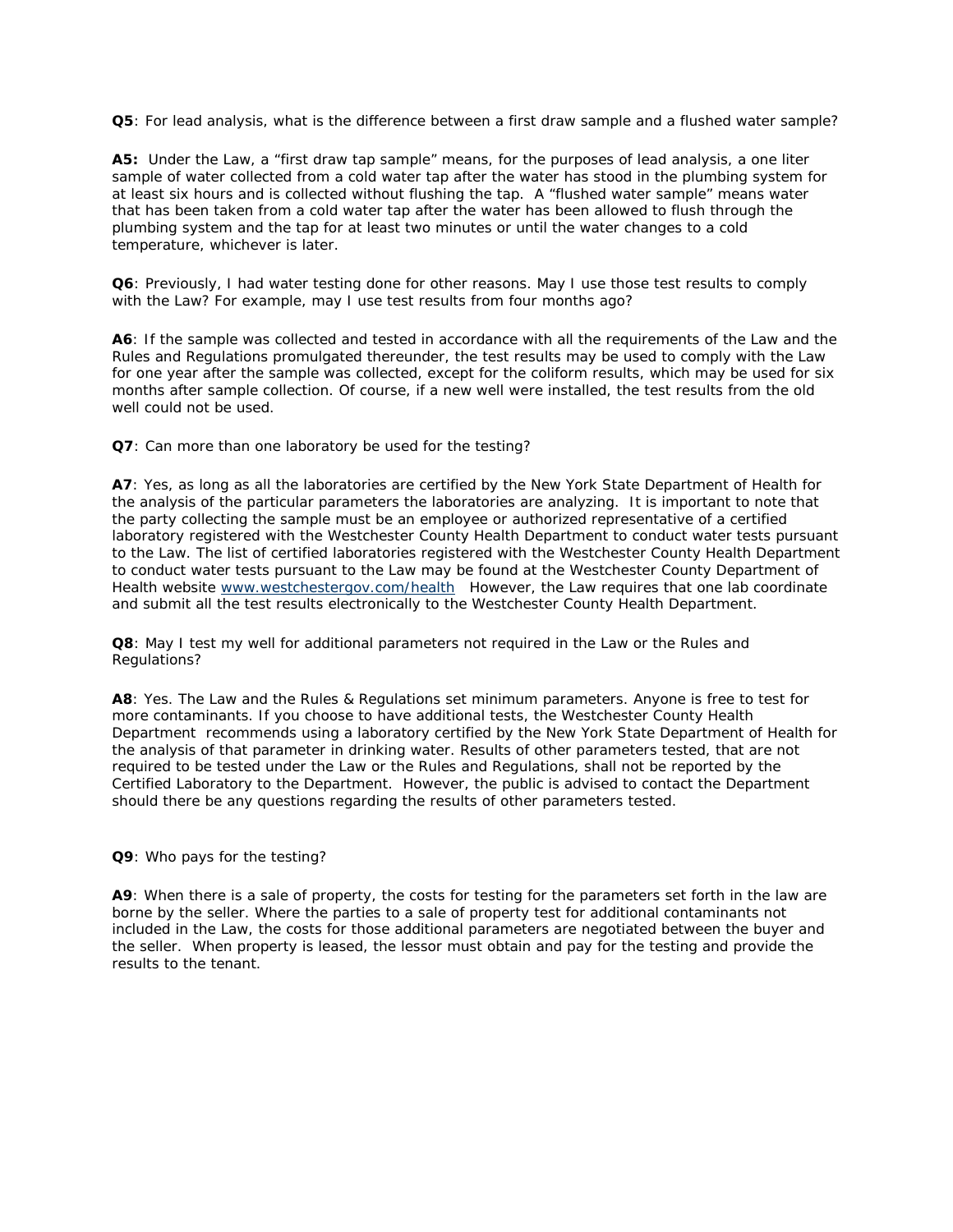#### **Interpreting Test Results & Subsequent Actions (including treatment)**

- **1.** Will the lab tell me if my water is clean?
- **2.** If the well water does not meet one or more of the drinking water standards, does that mean it's not safe to drink?
- **3.** If the well water does not meet one or more of the drinking water standards, can the property sale be completed? Does the water have to be treated before the property is sold or rented?
- **4.** If testing reveals that the well water system does not meet drinking water quality standards for one or more of the primary contaminants tested, who will pay to have the water treated?
- **5.** If a well fails to meet one or more of the standards, will the County DOH make that information public?
- **6.** What are the types of home drinking water treatment devices available, and which are generally effective for specific contaminants?
- **7.** What is the current effective Maximum Contaminant Level (MCL) for Arsenic in potable well water?
- **8.** What can I do to reduce my exposure to arsenic?
- **9.** If the well water does not meet one or more of the drinking water standards, what type of assistance from the County or the State is available for treatment?
- **10.** What happens if a water test discloses a primary parameter water test failure and the premises is occupied as a residence?
- **11.** Who is responsible for correcting or remediating the condition after a water test discloses a primary parameter water test failure?
- **Q1:** Will the lab tell me if my water is clean?

**A1:** The laboratory is required to report the test results to the person who requested the test, on a Private Well Water Test Reporting Form (pdf format) provided by the County Department of Health. If all analytical results are below the applicable maximum contaminant levels, guidelines and within the optimal pH range, the statement shall read: "All analytical results meet primary and secondary contaminant standards for drinking water." If the analytical result for one or more primary parameters exceeds maximum contaminant levels, the statement shall read: "One or more of the analytical results do not meet primary water quality standards for drinking water." If the analytical result for one or more secondary parameters exceeds the guidelines or optimal range, the statement shall read: "One or more of the analytical results do not meet secondary contaminant standards for drinking water."

**Q2**: If the well water does not meet one or more of the drinking water standards, does that mean it's not safe to drink?

**A2:** Not necessarily. Some of the standards are based on aesthetics (secondary standards), while some are based on long-term health effects (primary standards). The fact that water tests above the standard would not necessarily mean that the water is unsafe to drink. For example, high levels of iron (secondary standard) in the water are generally not dangerous but do give the water an unpleasant taste. On the other hand, the presence of nitrates (primary standard) above the MCL may cause a condition called blue baby syndrome in infants.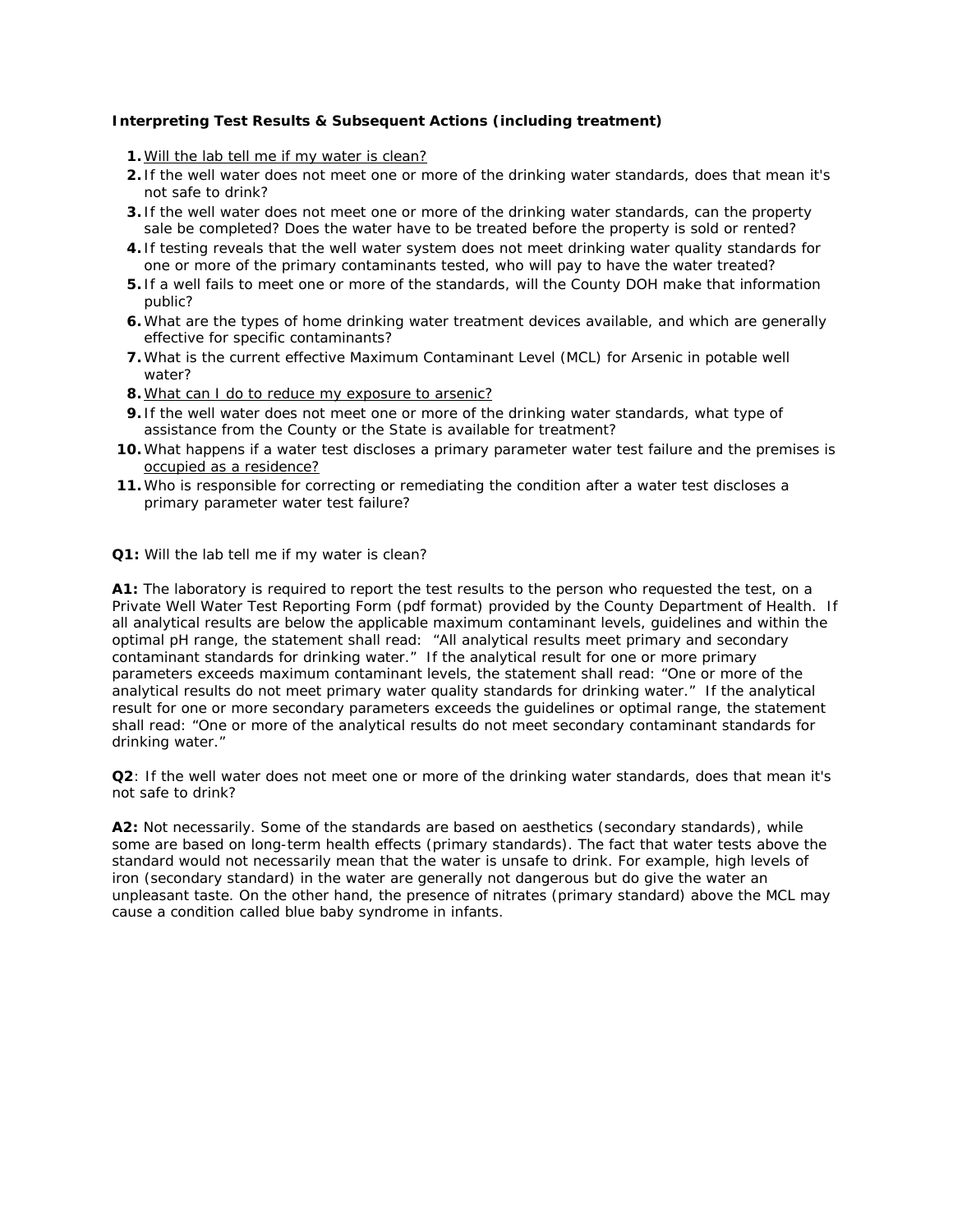**Q3**: If the well water does not meet one or more of the drinking water quality standards, can the property sale be completed? Does the water have to be treated before the property is sold or rented?

**A3**: The law does not prohibit the sale of property if the water fails one or more primary parameter drinking water standards. The seller and purchaser may agree, in writing, to consummate the sale under terms negotiated by the parties and the purchaser shall provide any appropriate remediation and treatment measures as required by the Law and the Rules & Regulations. The seller also has the option of correcting the condition or canceling the contract. Treatment must be installed only when one or more primary contaminants do not meet drinking water quality standards following any other remedial actions taken. If there are only secondary contaminants that do not meet drinking water quality standards then treatment is not required.

**Q4**: If testing reveals that the well water system does not meet drinking water quality standards for one or more of the primary contaminants tested, who will pay to have the water treated?

**A4**: In the case of the sale of real property, the seller is required to pay for the cost of water treatment. However, the seller and purchaser may agree, in writing, to consummate the sale under terms that the purchaser shall pay for the cost of the water treatment. In the case of leased property, the lessor must pay for the cost of water treatment.

**Q5**: If a well fails to meet one or more of the standards, will County Department of Health make that information public?

**A5**: No. A laboratory shall not release water test results to any person except the purchaser and seller of the real property at issue, the lessor and lessee(s) of the real property at issue, any person authorized by the purchaser, seller, lessor or lessee(s), as the case may be, the Department of Health, or any person designated by court order. While the Department may make available to the public a general compilation of water test results data arranged or identified by municipality or appropriate geographic area therein, the information may not include names, specific addresses or location information.

**Q6**: What are the types of home drinking water treatment devices available, and which are generally effective for specific contaminants?

**A6**: Appendix A of the Rules & Regulations includes recommended treatment options. Information on home water treatment systems and how to find vendors and manufacturers of such systems may be found at the USEPA website http://www.epa.gov/safewater/faq/pdfs/fs\_healthseries\_filtration.pdf

**Q7:** What is the current effective Maximum Contaminant Level (MCL) for Arsenic in potable well water?

**A7:** The current Maximum Contaminant Level (MCL) for Arsenic in potable water is 0.010 mg/L or 10 ug/L. This standard was set by the EPA to protect consumers from the effects of long-term, chronic exposure to arsenic.

**Q8:** What can I do to reduce my exposure to arsenic?

**A8**: Because Arsenic occurs naturally in the environment and as a by-product of some agricultural and industrial activities, it can enter drinking water through the ground or as runoff into surface water sources. If your water contains high level of arsenic, treatment such as reverse osmosis filters or activated alumina filters may be used to reduce the levels of arsenic in drinking water.

**Q9**: If the well water does not meet one or more of the drinking water standards, what type of assistance from the County or the State is available for treatment?

**A9:** Generally, homeowners are responsible for installation and maintenance costs that are incurred concerning their potable well water.